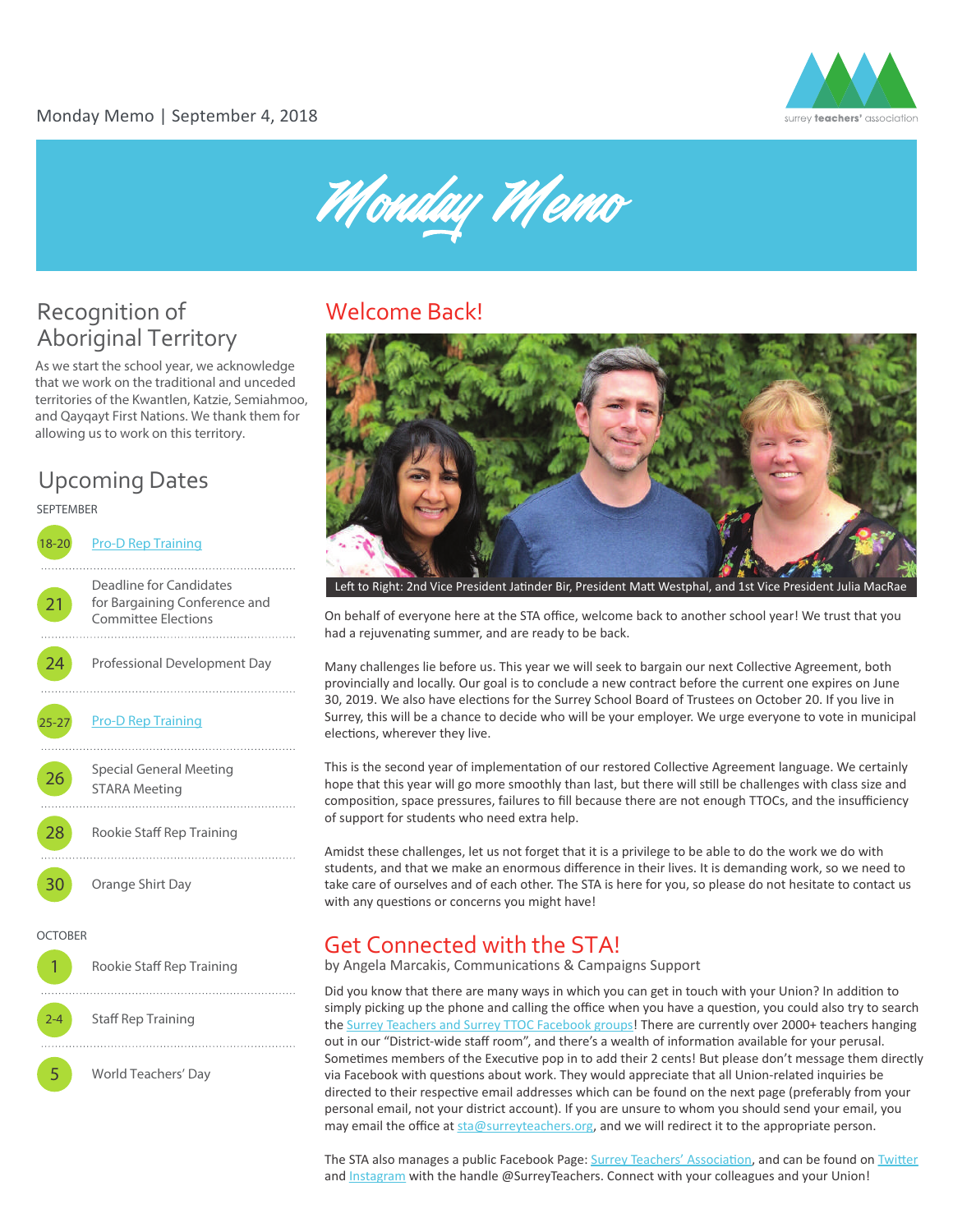### **Table Officers**

**Matt Westphal | President** [pres@surreyteachers.org](mailto:pres@surreyteachers.org)

**Julia MacRae | First Vice-President**  [1vp@surreyteachers.org](mailto:1vp@surreyteachers.org)

Jatinder Bir | Second Vice-President [2vp@surreyteachers.org](mailto:2vp@surreyteachers.org)

**Joanna Cerazy | Grievance Officer**  [grieve1@surreyteachers.org](mailto:grieve1@surreyteachers.org)

**Mark Keelan | Grievance Officer**  [grieve2@surreyteachers.org](mailto:grieve2@surreyteachers.org)

**Sue Heuman | Health and Safety Officer**  [hs@surreyteachers.org](mailto:hs@surreyteachers.org)

**Chris�e Weigel | Professional Support Services Officer**  [services@surreyteachers.org](mailto:services@surreyteachers.org)

**June James | Professional Development Officer**  [pd@surreyteachers.org](mailto:pd@surreyteachers.org)

**Angela Marcakis | Communications, Campaigns, and Events**  communications@surreyteachers.org

### **List of Useful STA Acronyms**

| <b>STA</b>    | Surrey Teachers' Association                                    |  |
|---------------|-----------------------------------------------------------------|--|
| <b>BCTF</b>   | British Columbia Teachers'<br>Federation                        |  |
| <b>BCPSEA</b> | British Columbia Public School<br><b>Employers' Association</b> |  |
| EC            | <b>Executive Committee</b>                                      |  |
| <b>FTTO</b>   | <b>Full Time Table Officer</b>                                  |  |
| <b>STARA</b>  | Surrey Teachers' Association<br>Representative Assembly         |  |
| SJ            | Social Justice                                                  |  |
| <b>TTOC</b>   | <b>Teacher Teaching On Call</b>                                 |  |

**The Surrey Teachers Association is a Local Chapter of the BC Teachers' Federation (BCTF). All Surrey public school teachers and associated professionals are members – we are the BCTF!**

### Questions about Remedy? Answers from the President!

Some of you have asked us questions about remedy under the Memorandum of Agreement (MOA) that restored our Collective Agreement language.

### **1) I didn't receive all my remedy last year. What happens now?**

Remedy that was not provided last year did not disappear at the end of the year, but we do not yet know whether the minutes that are owed can carry over to this year, or whether it has to be provided in some other form. The BCTF and BCPSEA are currently in arbitration on this issue.

### **2) Are they allowed to have classes start "in remedy"?**

Yes, provided the District has made "best efforts" to comply with class size and composition limits. We will provide further information about scrutinizing "best efforts". For now, if you think that there are ways in which classes could have been organized to avoid exceeding class size or composition, please make a note of them and raise the issue with your principal. Perhaps things can be fixed!

### **3) When do I get remedy for this year?**

If the MOA operates the same way this year as it did last year, no remedy applies for classes in September. Classes which exceed size and/or composition limits will trigger remedy starting in October. Our expectation is that the District will be able to deliver remedy starting in November, without the delay which occurred last year.

### We want YOU! (To Get Involved!)

### First order of business: Elect your Staff Representatives!

Please take some time as soon as possible, and no later than the September staff meeting, to elect your union reps! These awesome people volunteer their time and expertise to support you (whether you know it or not!).

Just as the President and the Executive Committee are the head of the union, and the general membership is the heart, the **school union representatives are the legs of the union**. No policy, action plan, or communication vehicle will be brought to life in a school without the onsite skills, knowledge, and analytical capabilities of school union representatives. Every school in Surrey has site-based union representatives who support you in a variety of ways.



### School Staff Representative (can have 1 staff rep per 15 teacher/staff members)

This person is your go-to-source for any questions that you might have, particularly about union-related information, such as your Collective Agreement. They can also accompany you in any meeting with your administration.

The Collective Agreement (A.29) requires that at the beginning of each school year, STA members in each workplace elect a staff representative(s), and that the staff representative(s) will advise the Principal/Vice Principal of their election.

Each workplace must have a minimum of one staff representative. Additional staff reps can be elected on the basis of one per every 15 teacher staff members or major portion thereof. (E.g. if your school has 32 teachers on staff, elect two staff reps. If there are 53 teachers on staff, elect 4 staff reps.)

In addition to Staff Representatives, elections should also be held for the Health and Safety Representative, the Professional Development Representative, the Social Justice Representative, and for the members of Staff Committee.

Once you have been elected as staff rep(s), please fill out the school information update form indicating all of the various STA Representative positions, and send it to the STA office. Please endeavor to complete these elections before the first STARA meeting on September 26.

*Please be advised that if no Staff Rep is elected at your workplace, the STA will be sending a letter to your administrator advising them that the STA table officers will be the staff reps at your school and will attend meetings with administration, as well as holding union meetings at the school.*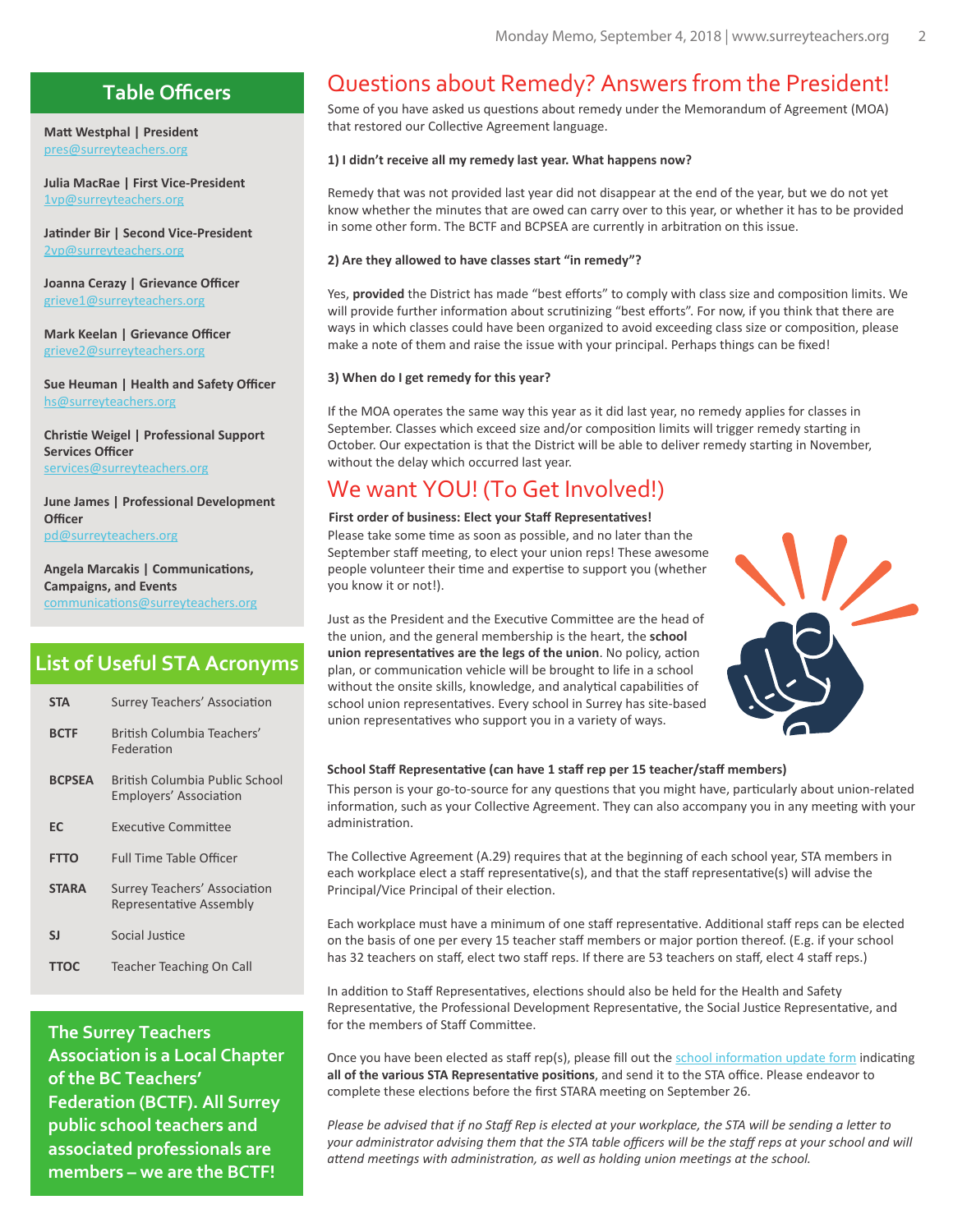### New Year, New Staff, New Email List!

### **STA Reps! Take a few minutes to update your email forwarding list!**

Each week, every Surrey teacher should receive the Monday Memo from the STA. Staff Reps are responsible for maintaining an up-to-date contact list of all the teachers at their workplace. With all the changes in staffing that are taking place, it's easy to miss a couple of people! Please compare your STA Members Outlook list with the current school staff list, and make sure to add anyone who should be receiving the memo! Remember, members on leaves (maternity, illness etc.) should still receive the memo. Please don't forward to CUPE staff or Admin, however! Thank you so much for being a Staff Rep & for all the hard work you do throughout the year!

Hey new teachers, and teachers new to a school! If you accessed this memo elsewhere, and **did not** receive a copy to your @surreyschools.ca inbox, please take the time to find out who your STA Rep is, and remind them to add you to their email list. TTOCs should email Brett Salary, TTOC and Early Career Representative at salary b@surreyschools.ca to be added to the TTOC mailing list (and/or join the

# Call for Committees!

The STA is looking for members like you! Are you curious about what your Union does? Why not join one of the standing committees? It's a great starting point for getting involved and learning more about your Union.

Currently there are vacancies on the following committees: Aboriginal Education, Anti-Poverty, STA Convention, Economic Welfare, Educational Governance, Grievance, Finance, Health and Safety, International Solidarity, Labour Affairs, Pension Chair, Social Convenor, Professional Development, Status of Women, South Asian Student Advocacy by Teachers, Surrey Teachers Advocating for Refugee Students Ad hoc commi�ee, Status of Men in the Teaching Profession, Teachers interested in Multicultural Education (TIME), and Ad hoc LGBTQ+.

Interested members are encouraged to submit their name, and if desired, a brief candidate's statement (just a couple of sentences, please!) to the STA office at [sta@surreyteachers.org](mailto:sta@surreyteachers.org) before 4:00 PM on Friday, September 21, and stand for election, which will take place at the SGM on Wednesday, September 26. It is also normal to be nominated or to nominate yourself at the meeting.

# BCTF Bargaining Conference: Delegates Needed!

Do contract negotiations light your fire? Are you excited about bargaining our next contract? Do you wish that you could attend the BCTF Bargaining Conference on October 26 and 27? Well, lucky for you there are 16 spots available for Surrey delegates! Interested members are encouraged to submit a candidate's statement (100 words or less) to the STA office at [sta@surreyteachers.org](mailto:sta@surreyteachers.org) before 4:00 PM on Friday, September 21. Elections will take place at the SGM on Wednesday, September 26.

### Are you a new teacher or new to your role? Join Mentor36

Teaching: you don't have to do it alone! As a new teacher, or someone new to a grade level or subject area, things can get overwhelming. There's a lot of responsibility on your plate, and you're working super hard. Studies show that when teachers support one another, everyone benefits. Whether you are brand new, or experienced, joining the joint STA/SD mentorship program will be a wonderful experience.

Mentors and mentees work together in cohort learning groups. There are many opportuni�es for collaboration, sharing, asking questions, and supporting one another. Last year, in addition to the mentorship sessions, participants enjoyed a retreat to Harrison Hot Springs and a year-end celebration. The learning and collaboration were invaluable!

The project is currently accepting applications from both mentees and mentors for the upcoming school year.

For more information, and to apply, visit the [Mentor36](https://mentor36.com/join) website.

Please share this opportunity with anyone who might be interested! Questions can be directed to STA Support Services Officer, Christie Weigel at [services@surreyteachers.org.](mailto:services@surreyteachers.org)

# **Five Simple Truths for being Staff Reps**

1. The staff rep is the peer of the principal in matters related to the interpretation and application of the collective agreement.

2. The **rights and responsibili�es of the staff rep are firmly grounded in the**  collective agreement, in statute, and in arbitration jurisprudence.

3. The collective agreement was not imposed by the union on the employer, but represents the **mutually agreed-to-terms**  and conditions of employment for teachers in the district.

4. The union has a **legal obliga�on to fairly represent** the members of the bargaining unit.

5. The grievance procedure represents the most appropriate and least disruptive way of resolving disputes between employees and employer.

### **Rookie Staff Rep Training**



Are you interested in becoming a Staff Rep, but have no idea how to do it? Don't be scared, because we have special "Rookie" training sessions just for you!

Our first day of Rookie staff rep training will be Friday, September 28, with a second date available on Monday, October 1.

*Please note: Rookie staff reps are should attend the "Rookie" training session, as well as a session in our "Regular" fall staff rep training.*

Regular fall Staff Rep training will take place October 2-4, and 9-11.

Keep an eye on upcoming Monday Memos for more information, and registration links.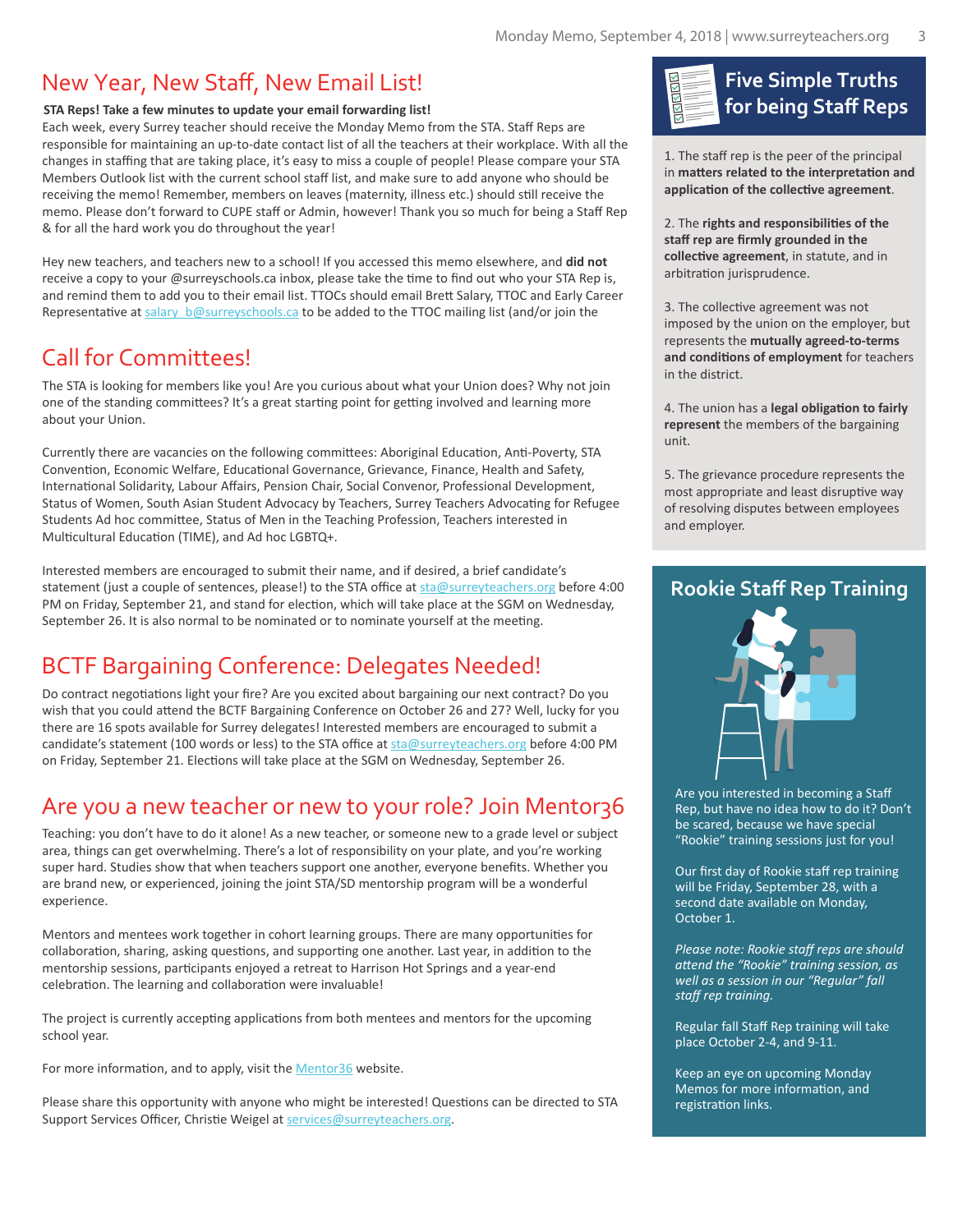# **STA Special**

Join your colleagues at 4:00 PM on Wednesday, September 26 at the Bombay Banquet Hall (7475 135 St, Surrey). Get the latest updates on developments in bargaining (which won't be available in writing!) and hear from your new STA President, Matt Westphal. In addition, we'll be electing members to the STA standing commi�ees, as well as a vacant Local Representative position that has become vacant, and delegates to the BCTF Bargaining Conference. Dinner is included, and if you require childcare, please let the STA office at [sta@surreyteachers.org](mailto:sta@surreyteachers.org) know as soon as possible.

STARA meeting to follow.

### Interested in issues affecting Women and Girls? Why not apply for a BCTF provincial Committee!

**General Meeting** The BCTF Committee for Action on Social Justice (CASJ) has a vacancy for Status of Women Action Group (SWAG). Responsibilities:

- •make recommendations to the BCTF EC on SJ issues and BCTF SJ policy
- promote and assist in the development of local, zonal, and provincial networks of teachers on SJ issues
- create resources for teachers and locals
- assist locals and zones in developing general SJ programs, projects, and events
- work on developing links with other unions, community groups, NGOs, and others

Expectations:

- 1-year term
- Attend 3 advisory committee meetings during the year (each meeting is 3 days, Thursday-Saturday)
- Attend and help facilitate up to 2 zone meetings on Friday/Saturday in the Fall and Spring
- Attend and help facilitate the BCTF Summer Leadership Conference for 3 days in August

Volunteer your time at no cost to you! All expenses covered:

- Accommodation
- Meals (per diem)
- Leave of absence (LOA)
- Necessary travel costs
- Dependant care costs (if required)

If this is of interest to you, please submit a  $CV$  application form (which can be found on the BCTF website) by **September 12, 2018**.

### **Pro-D News - Show Me The Money!**

The very first Professional Development Day of the year is happening on Friday, September 24. Curious about how Pro-D funding works? Check this out!

### **Individual Professional Development Funds**

Each school site is allocated \$97.50 per FTE in the school. The staff can then vote on how that funding will be disbursed to individual members. To access Individual Professional Development Funds, members should fill out an Individual Pro-D Funding Application and have it approved by the school's Pro-D rep. Once the event has been attended, members should send the approved form (with original receipts attached) to the STA for reimbursement.

#### **Consolidated Professional Development Funds**

All STA members are en�tled to apply for Consolidated Professional Development funds. A maximum of \$450.00 will be available to members on a first come, first serve basis, for a single specific event once every two years. Applications for Consolidated Funds must be pre-approved by the STA Professional Development Officer and applicants are notified by email to let them know if their request has/has not been approved (pending availability of funds at the time).

### **Professional Resources Funding**

Professional Development Funds may be applied to the purchase of professional resources. The resource must be related to a member's teaching area and must be used to support a specific professional development activity. In addition, it must be a professional resource as opposed to a teaching resource (which are resources that will be used directly with students, such as a book primarily composed of lesson plans, activities, or blackline masters) or a learning resource (books that students will use themselves).

### **TTOC Professional Development Funding**

A maximum of \$150.00 per TTOC per school year may be available. TTOCs must apply to the STA TTOC Chairperson for funding approval. To be eligible for STA Pro-D funds, TTOCs must have worked at least 20 days in Surrey in the past three months. TTOCs on indefinite or long-term assignments of more than 50%, should apply first to their base school. Pro-D funds may not be used to cover the cost of lost wages while attending a Pro-D event.

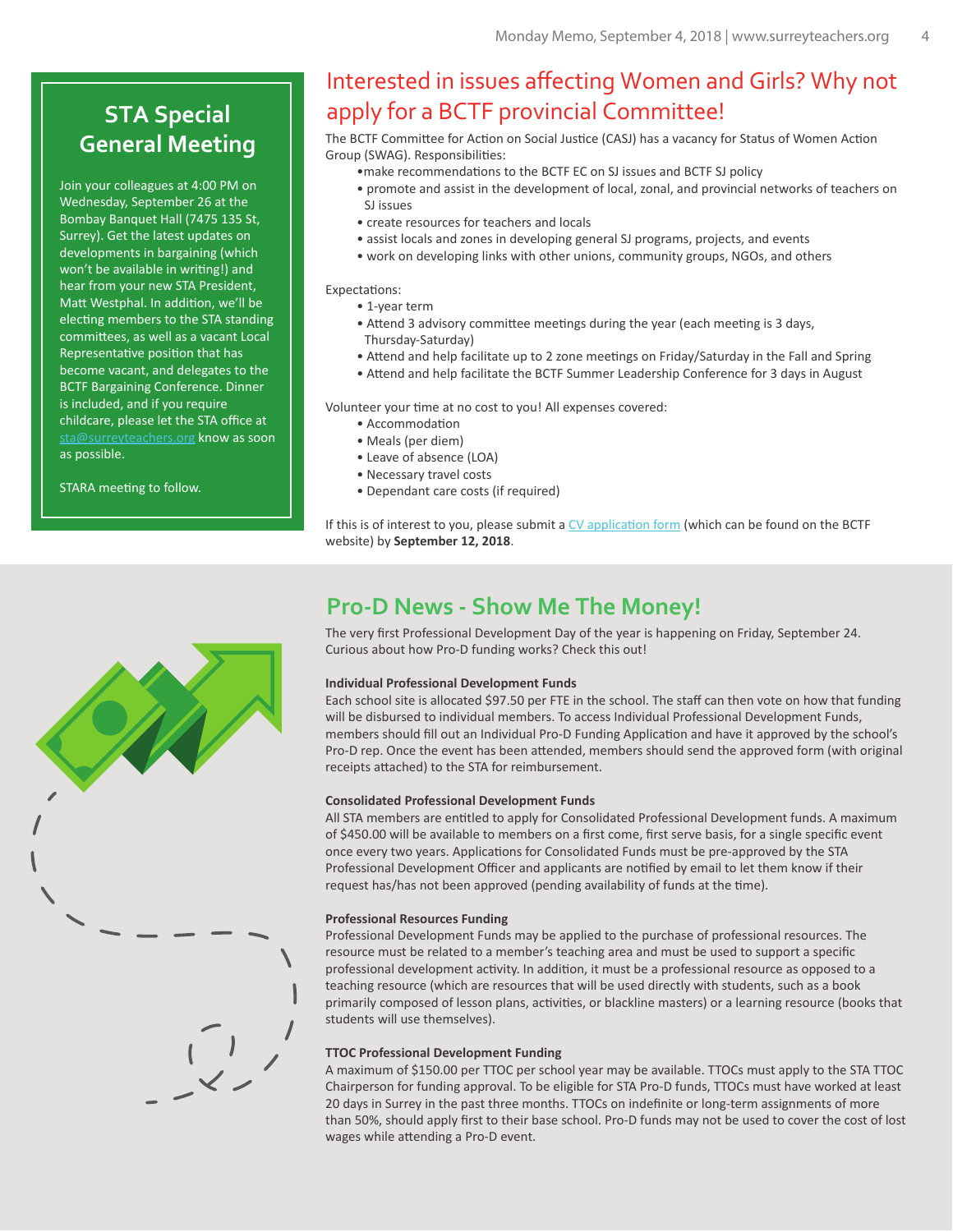

# PRO-D REP TRAINING 2018

- **BCTF workshop**
- **Review of local Surrey PD policy and procedures**
- **Updated information on professional development/curriculum**



# SEPTEMBER 18th • 19th • 20th • 25th • 26th • 27th

 $\textsf{STA Office (#201, 9030 King George Blvd) } \quad 8:30 \text{ am }$  - 2:30 pm  $\quad \textsf{Lunch}$  and snacks provided

# **REGISTER**

https://pd-rep-training-2018.eventbrite.ca

# Information for Leave of Absence

**Article: G.21.7.h STA Business Leave with pay Cost of TTOC to be borne by the STA Attention: June James**

# featured bctf workshop

**Role and Function of the PD Rep: Keep your hands off my PD** 

**This updated workshop develops the skills and knowledge of the PD chairs as a union leader using the PD lens as a strategic tool. Strategies are explored for building member and public support for professional development, advocating for teacher-centered PD, and returning control of PD to teachers.** 

# Pro-D Funds will be released once you have attended a Pro-D training session

Please refrain from wearing perfumes, colognes, aftershaves and other scented products at all STA events. Thank you!